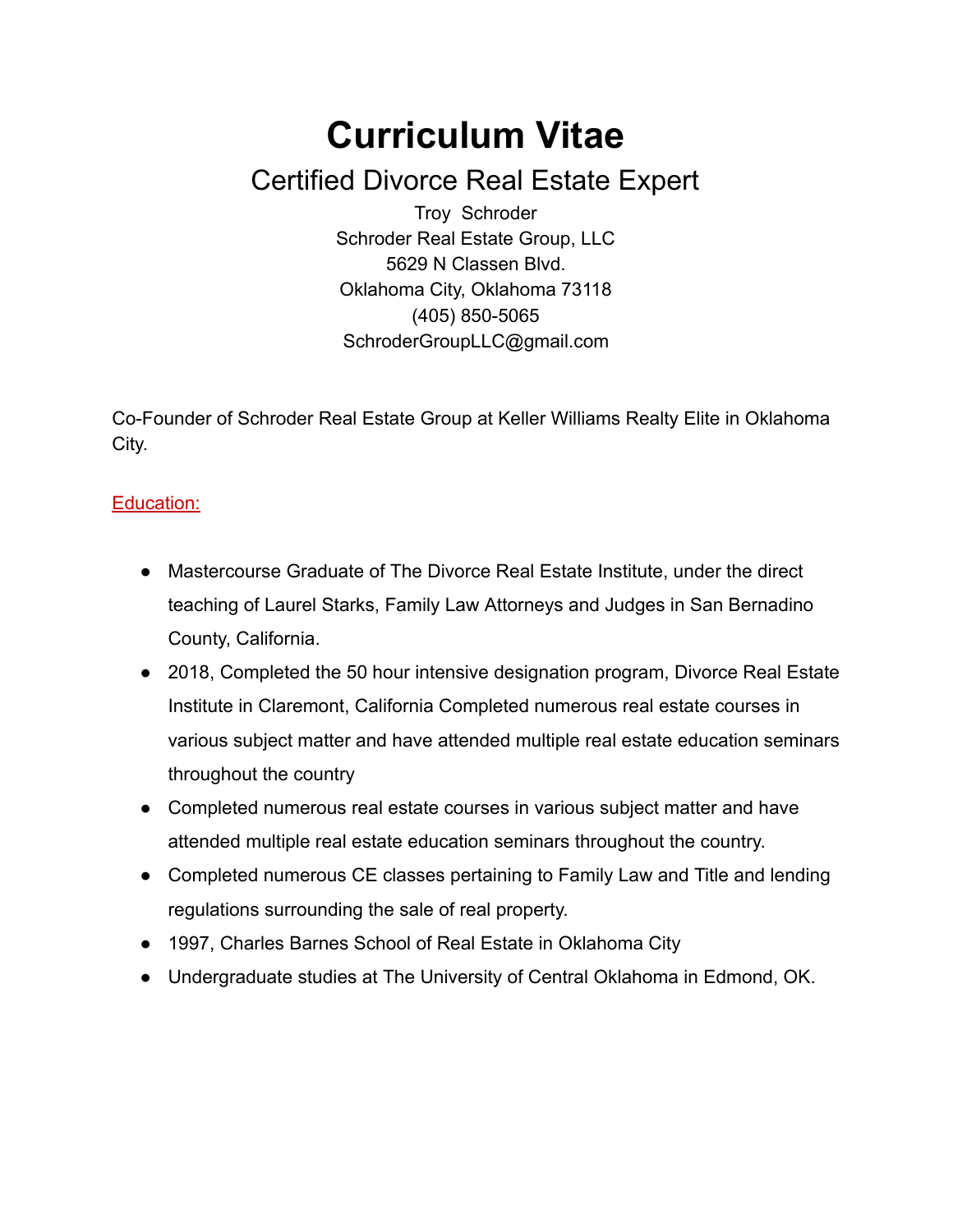#### Professional Accomplishments:

- Sold nearly 480 homes, \$90 million in Real Property since 2013.
- Ranks in the Top 1% locally and nationally among Realtors.
- 2018, Real Trends "The Thousand", annual ranking of top real estate agents and teams in America published in the Wall Street Journal.
- 2017, Mentioned as Top Achievers in OKC Metro in The Daily Oklahoman.
- Brought the #1 show on HGTV, House Hunters here to OKC for the first time, ever in 2014. The network requested another episode that just aired in 2017 and another airing in 2019.. This program has an average viewership of 96 million households putting Oklahoma City on the map!
- 2016, Featured on The Steve Harvey Show as Blended Family experts in 2016.
- 2015, Recognized as Innovative Realtors of The Year by The Daily Oklahoman in

## Publications:

● 2016, Published article on "Out of the Box Marketing" in Inman News, the leading real estate news source for real estate agents, Realtors, brokers, real estate executives and real estate technology leaders.

## Divorce Real Estate Training:

- A View from the Bench, The Honorable Kimberly S. Apaloo
- Being Appointed as an Expert under the Evidence Code vs. Serving by Agreement, by Shelly Jean John, Esq.
- 6 Elements of Persuasion, Shelly Jean John, Esq.
- To Duel or Not To Duel, A Perspective from the Family Law Community, by Marie Myers, Esq.
- Trial Prep Training, by Laurel Starks, CDRE